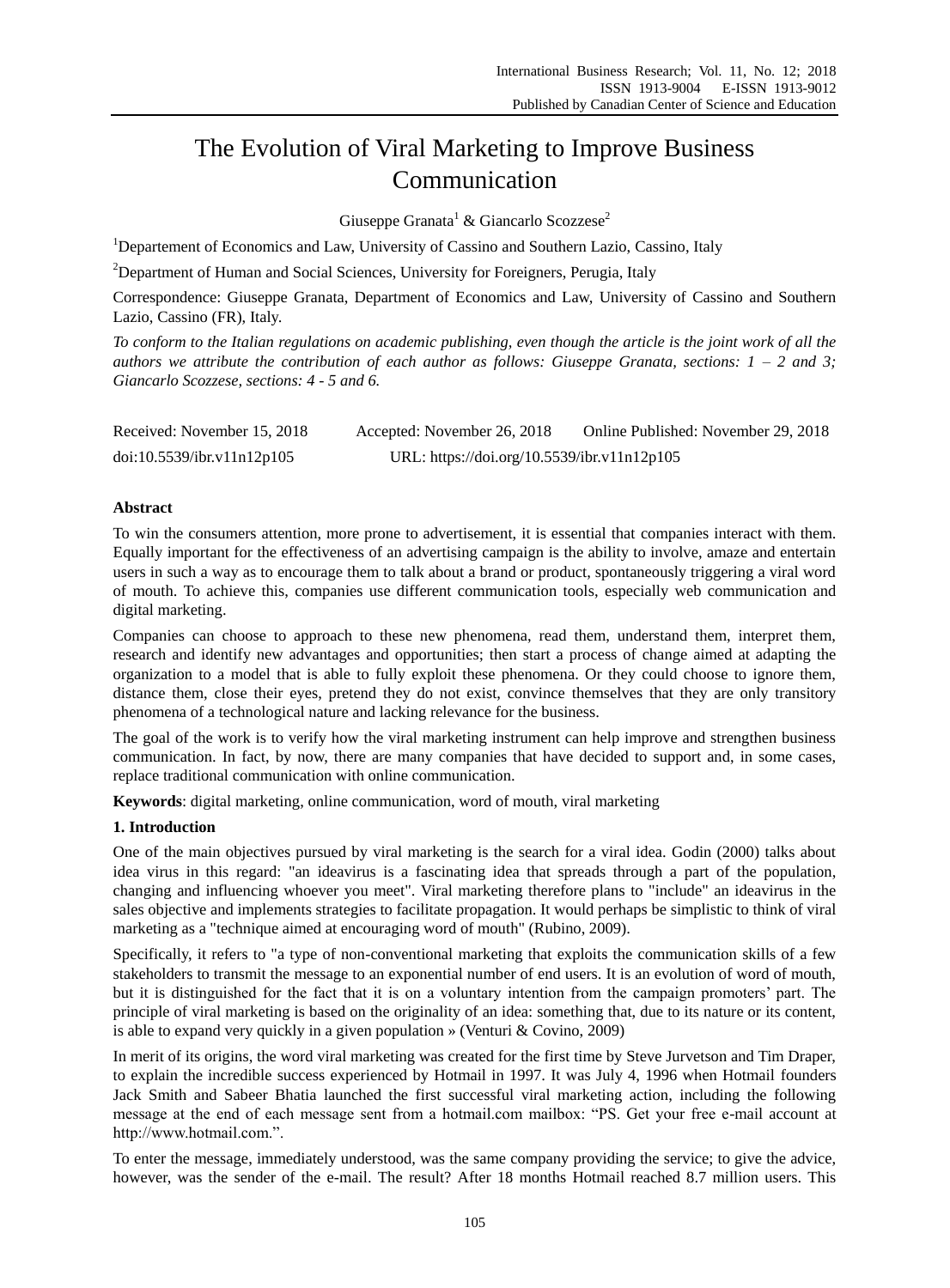shows how the web can allow a rapid and widespread dissemination of any content between users of the network, in full analogy with the spread of epidemics caused by viruses.

The use of digital means allows in fact to increase the classic word of mouth to excess. However, online media are not the only ones that can be used to trigger an epidemic: nothing prevents the viral marketing from exploiting off-line tools. A famous example is offered by the company Volkswagen that in June 2009 has created an advertising campaign called "The fun theory" with the objective, not immediately visible, to associate the brand with the value of environmental responsibility, to attract the attention of the recipient on the new ecological cars.

One of the campaigns launched (named "floor stairs"), which took place in Odenplan, Stockholm, has provided for the application of panels on the stairs at the exit/entrance of the undergrounds, visually transforming them into a piano keyboard to be played while walking it. So, to show that to change for the better people's behaviour the easiest way to follow is to make things fun, it has been chosen to analyse the attitudes held by passers-by in such context: normally the majority of the people use the escalators for comfort. It turned out that 66% more people (compared to the normal average) chose to have fun playing the stairs.

This off-line campaign was then broadcasted online, where the video was viewed about a million times in October 2009. Another campaign that really conquered everyone was certainly the one carried out by Algida, the leading brand in the sector in Italy and in Europe, which celebrated its 70th anniversary and, to best honour the traditional line of products that made the history of the company, has focused its communication campaign on "The classics of all time", that is, it concentrated on those ice-cream present in the market practically always and intended to attract future generations, namely the Liuk, the Cremino, the Crispy and the Fior di Fragola.

In fact, during the communication campaign for summer 2016 the Algida classics come to life, catalysing the attention of passers-by in a truly original way: the four "colds" protagonists, in fact, resuming some dialogues that bring to mind films, songs and funny daily skits, able to snatch anyone's smile.

# **2. The Evolution of Viral Marketing**.

Regardless of the support used, however, what counts in a viral marketing strategy is the initial impulse. One of the most recent evolutions of viral marketing is the birth of the influencers, that is, people who are more experienced than others to spread the message. Identifying and courting the influencers is therefore one of the key factors for achieving success (Rubino, 2009).

It should be pointed out, however, that when the spread occurs on the net, the term word of mouse is used (because the spread is done by a mouse click and not by word of mouth) and comes to life when a consumer gives information to another consumer. Each person has his own social network, made up of relatives, friends, and colleagues.

On the Internet this social network is greatly expanded thanks to social networks. In fact, new consumers are no longer happy to find the technical characteristics of the product or the advertising messages of companies on the net, but seek advice on purchases and before buying they are informed on the web, read reviews and comments, listen to the experiences of purchases from other consumers, ask for advice from experienced and reliable users.

The Word of mouth marketing is born on the assumption that people love to talk about products, services, relationships (not only verbally but also on blogs on the web, forums, social network, ...) and consists in trying to give people a way to talk about products or services of their own company and make it a point in trying to make these conversations start easily. The word of mouth marketing therefore consists in trying to encourage and gain positive recommendations from the people themselves (Granata, 2016).

Another evolution in viral marketing is given by the mode of diffusion of the message and the speaker subject. Thus we can identify 2 main categories:

- frictionless
- active viral marketing.

In the frictionless viral marketing, the information about a particular service / product is unconsciously spread by the user, as happened with Hotmail in the example already mentioned.

Characteristic of the active viral marketing instead is the active role of the divulger. In fact, the user has control over the viral message and is a pro-active transmitter.

In the coming in of the active viral marketing category, moreover, there are more cases, distinguishable in relation to the degree of involvement and the motivations that push the transmitter to become an influencer: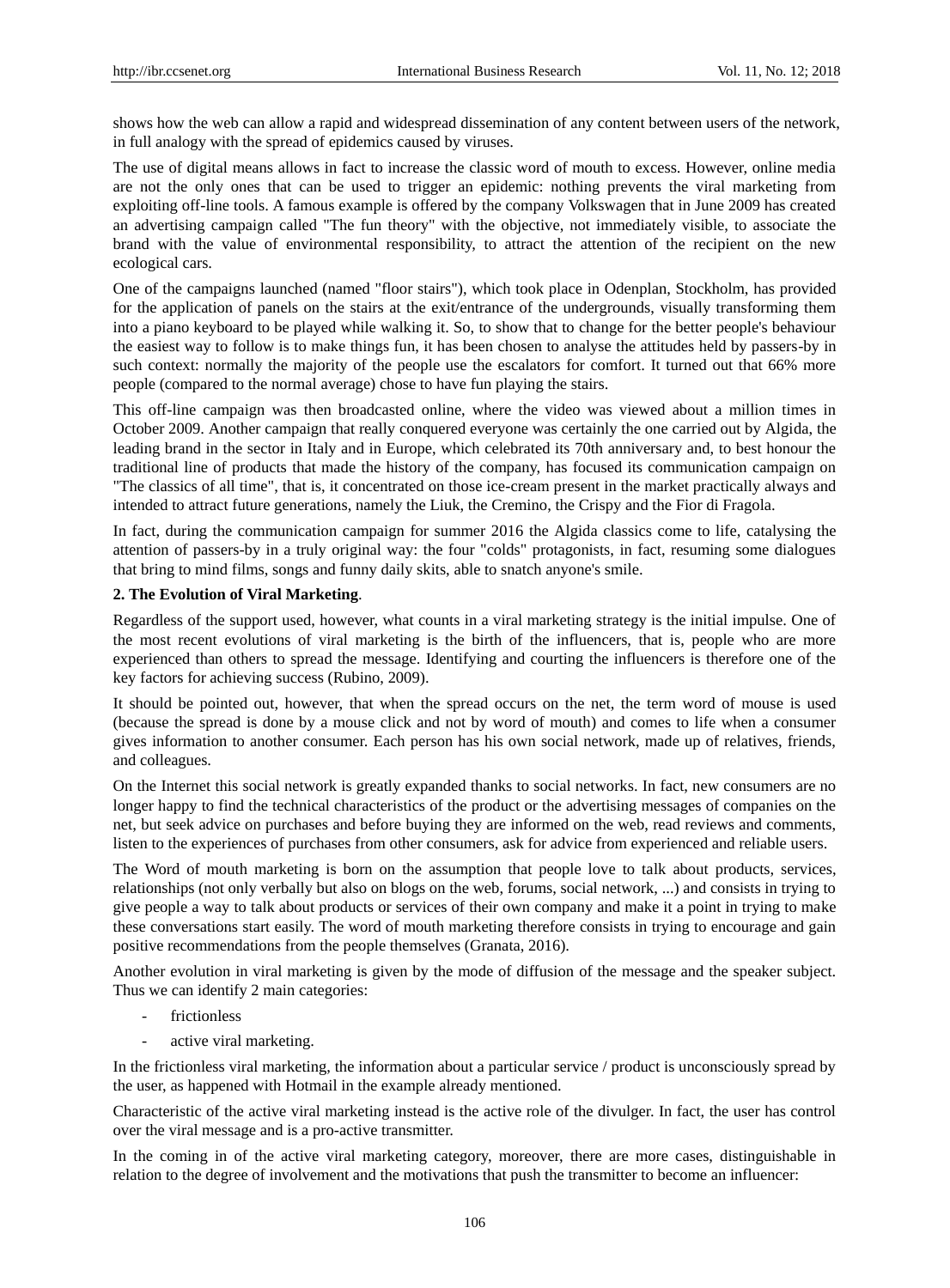Social viral marketing: occurs when the user is pushed to the viral for reasons of social recognition, understood as belonging to a restricted and privileged circle of users. This is not an example of the viral marketing strategy realized at the time by Gmail: the e-mail box could be activated only upon invitation by a person who has already used it;

Viral marketing in strict sense: manifests itself when the user benefits from the highest number of members or from the major activations promoted by himself. This is the case of instant messaging systems.

Incited viral marketing: it is found when the user is encouraged to disclose the message from economic and non-economic advantages. Viral games and advergames fall into this category. (Pastore & Veernuccio 2008).

# **3. Objectives and Strategies**

It is important that people talk about it: this is precisely the goal and the active principal of viral marketing. The basic idea is to induce people with a message or product that is so irresistible as to spread like a social epidemic. It is the path that a virus normally takes, emanating from one infected person to another, being transmitted freely in the air (Calicchio, 2006). Thus, in a metaphorical sense, as the viruses spread in the air, even the messages require a valid support to reach the greatest number of people in the shortest possible time.

There are many alternatives to this effect: for the launch of a viral marketing campaign, many tools can be adopted, such as traditionally the e-mails, banners, links, or off-line, free samples. However, the multiplication of viral initiatives based on these channels has generated over time an addiction, which has led to a loss of their effectiveness. For this reason, we aim to use new communication systems, more technological and able to arouse greater interest than other forms of simple propagation.

Therefore, it deals with newsgroups, forums, community but also viral videos, advergames, virtual sending (virtual postcards, screensavers or ringtones), recommendation systems. In Wilson, (2000) an e-commerce consultant, developed 6 principles that need to possess a viral marketing strategy to work.

## Table 1. Viral Marketing Principals by Wilson 2000

|  | 1. Offer free products or services. |  |
|--|-------------------------------------|--|
|  |                                     |  |

2. Be easy to share.

- 4. Take advantage of motivations and common behaviour.
- 5. It must be easily scalable.

6. Take advantage of the resources of others.

*Source: Wilson R.F. (2000)*

## 1. Free products or services.

Giving away valuable products or services is the key element of most viral marketing plans. "Free" attracts attention and this, once captured, can easily move to other products or services that we offer for a fee. An example is WhatsApp, a smartphone messaging app that allows you to exchange messages and audio files, videos or images with own contacts without having to pay for SMS. The app provides a trial period of one year as from installation: thereafter there is an annual fee of 89 cents. The i-Phone users on the other hand do not pay for an agreement established with Apple.

2. Be easily shared.

Viruses spread when they can be easily transmitted. From the marketing point of view, the message, in order to be easily transmissible and without distortions, must be as simplified as possible. Precisely for this reason, the media that have to transmit the message must be easy to share. And that's why viral marketing works on the network because communication is simple, instant, quick and inexpensive.

3. Use existing communication systems.

The majority of people live on sociality. Each individual makes part of a small network (restricted network) consisting of 8 to 12 people between relatives, friends and groups. But it is also true that there is also another type of extended network made up of hundreds, if not thousands of contacts. This extended network of contacts depends mostly on the role that the individual repeats in society.

4. Take advantage of common tensions and behaviour.

Ingenious Viral Marketing plans take advantage of common emotional tensions. Desire is what drives people. The desire to communicate something has produced millions of websites and billions of e-mails and conversations. By identifying an emotional tension, an uncovered nerve that triggers common behaviours, a winning strategy is built. These are the emotions that drive people.

<sup>3.</sup> Use existing communication systems.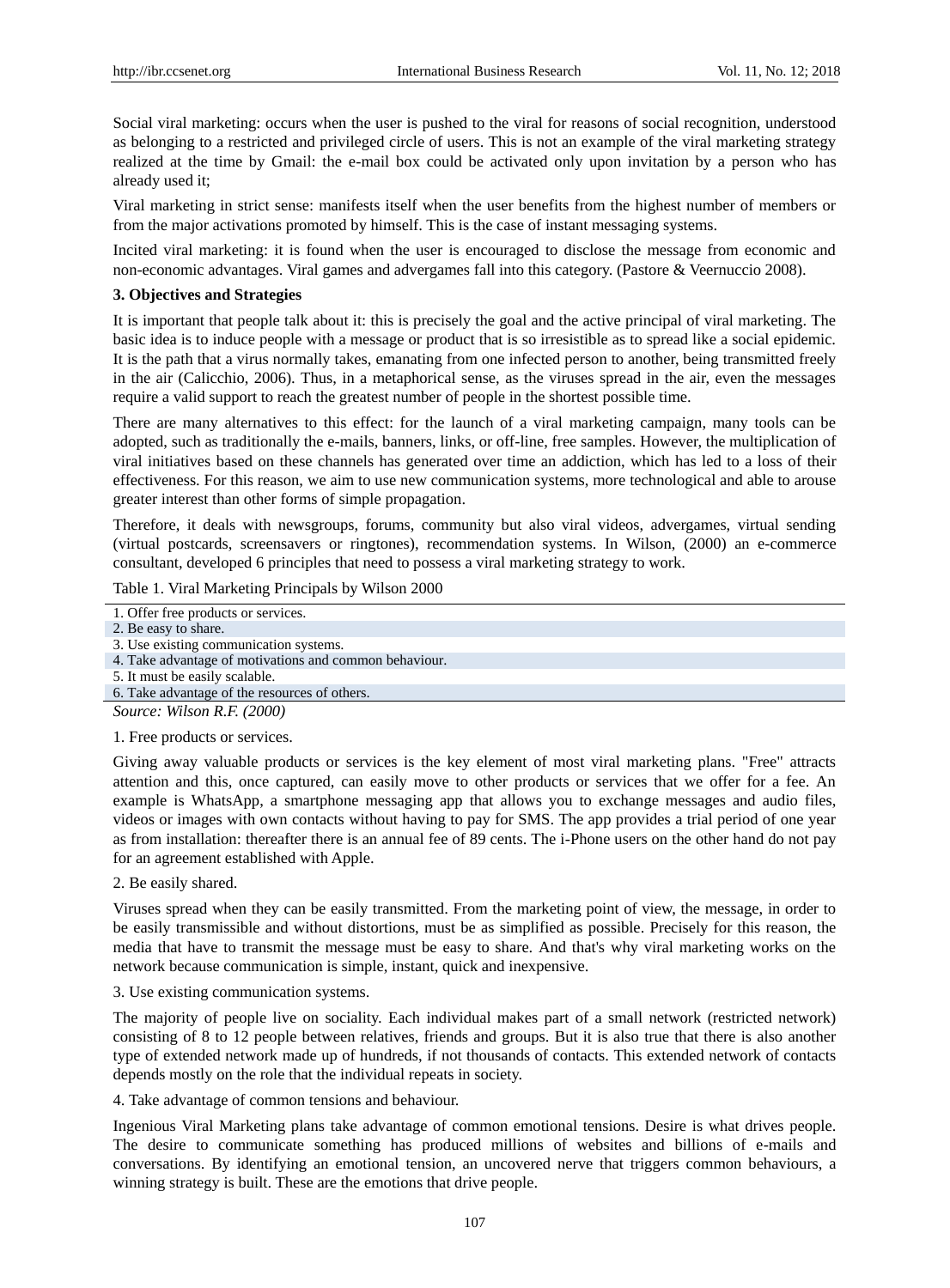#### 5. It must be easily scalable.

To propagate as a disease, the object of viral marketing must be shared easily both by technologically advanced ones and by those who are not yet familiar with the technology. If the virus kills the host before it has transmitted it, the pandemic does not occur. In this sense it must be scalable.

6. Take advantage of the resources of others.

The most creative strategies, to facilitate their propagation, exploit the resources of the people with whom the message comes into contact.

## **4. The Video and the Mobile: Sharing of Influencers**

Today's context is extremely competitive, populated by a multitude of actors who together communicate massively and insistently, but without creating more often a link with the consumer, passive and distracted is limited to observe, without being able to seal an engagement lasting over time. All forms of communication end up short-lived if not supported by a strong and direct mantra, which captures the attention of consumers and enlivens up their imagination, involving them emphatically. But some form of dialogue with the consumer seems to be lucky, if we consider the advertising developed through video, published mostly on social networks, but in general on the various websites and online platforms.

Since the duration tends to be greater than the 30 '' spots broadcast on TV, they enjoy greater attention from the consumer than other forms of advertising, only if they possess two basic requirements: an interesting first frame that intrigues the audience, which pushes the audience to press "play" and at the same time an intense narration, which makes the audience an accomplice of the story that is being told.

Viral marketing video is a free form of advertising that is achieved by using video sharing portals, for example, video sharing websites. This strategy has experienced exponential growth, and today offers significant opportunities to reach a broad audience (Iavazzo, 2009).

It is fundamental to understand who we have in front of us, to create the content to convey through a proper language, to "engage" and persuade the public in a relevant way. There are some recurring elements that should be taken into account in the creation of a video, such as the choice of the title that should not be taken for granted and above all must not disregard users' expectations. The choice of thumbnail, or the preview image in the video, is usually a frame taken from the video itself but lately YouTube has allowed us to choose another image to describe the video. The sharing by influencers, who will share the video with their own network, reaching an increasing number of users.

The content has its great importance, videos with children, dogs and cats are practically a guarantee of success, as they arouse emotion, fun, create empathy by emotion. Keeping in mind the timing, hardly a video of one or more hours will become viral. The shorter it is; the more users will be willing to "invest" their time in watching the video. There are many platforms that allow you to publish movies, but if we want our video to become viral, even the platform is important. The best is definitely YouTube, which has over a billion users, almost a third of all users on the Internet, generating billions of views. The number of hours that people spend watching videos, also known as watching time, on YouTube increases by 60% annually, the fastest growth recorded in 2 years. Born in February 2005, it has expanded the promotional force of viral videos. In fact, it is right around this channel that many videos rotate to show how it is possible to do marketing and advertising in a striking way. Moreover, even on a global level, YouTube is at the top ranking amongst the most consulted sites, even settling in second place.

The strength of YouTube lies in its flexibility and easy to use: without registering you can have access to millions of videos of all kinds, those mostly watched end up on the front page. This is precisely the goal of a visibility strategy conducted on YouTube: make sure you end up on the most viewed video page of the day.

An interesting aspect in this regard, concerns videos generated directly by users (user generated content): these often receive a greater success than those created by the agencies. This trend, which at first did not affect the sphere of marketing and the interest of brands, still linked to a traditional advertising production, has spread a new custom: that of fake video. In fact, to try to break down the typical aversion of users towards traditional advertising, advertising agencies are increasingly projected to the achievements of fake videos, namely apparent amateur.

In this way the user's defences are less restrictive, passing the advertising message more easily. Numerous examples of success, not only referring to user generated content videos, are collected within the YouTube Advertisers channel, launched by the same team of YouTube in collaboration with the Art Directors Club Global.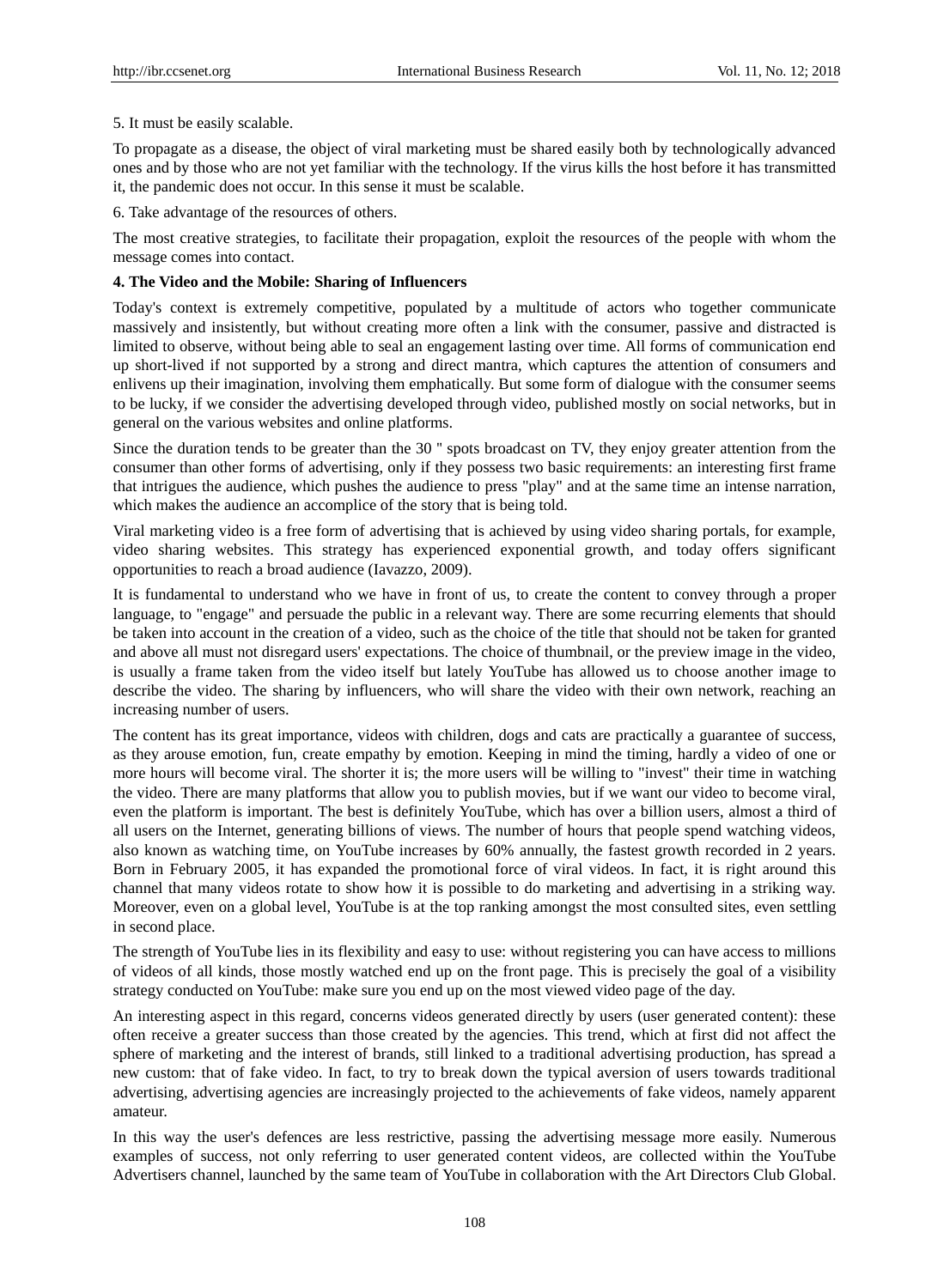The site is entirely dedicated to the collection of successful case histories related to the use of YouTube as a marketing tool, showing that an excellent way to make a video or any other digital content popular is to capture the attention of the user completely, with a really contagious idea. Everything that entertains in a simple and immediate way on YouTube works. Short videos work, able to create a trend, a fashion, a way of being.

The growing popularity of smartphones and broadband in Italy, pushes many companies to communicate with their consumers via mobile devices. This market is certainly a valid field for proposing innovative marketing strategies. In fact, mobile devices (PDAs, smartphones, tablets, etc.) present some interesting features:

- the possibility of personalization;
- the vast coverage on the territory;
- the use in order to communicate with other users (in *social networks* for example).

The share of mobile marketing has now exceeded 20% of online advertising, but about 80% is in the hands of the big players of the web (above all Facebook and Google). A market that is dragged by social networks that collect almost 60% of advertising revenue thanks to the ads displayed on smartphones, from the most relevant video and rich formats. We are an increasingly connected people, Audi web confirms that around 1 Italian in 2 is connected to the Internet. In 2015 on average we find online 29 million users in the month and about 22 on the average day, in fact you check your mobile phone 150 times a day.

On the basis of socio-demographic data, it still confirms a significant diffusion of the daily use of the network by the younger segments of the population. In fact, the daily use of the Internet is widespread mainly among 18-24 year olds (67%, 2.8 million users) and 25-34 year olds (66%, 4.6 million), among the most active even in fruition of mobile internet.

On the one hand, therefore, the demand grows, on the other the supply is structured. According to a study, in 2016, 50% of companies declared that they do digital marketing, but do not have a precise strategy, while 16% consider mobile marketing as a separate activity compared to other marketing strategies. The objectives generally pursued by a mobile marketing campaign can be regarded:

- increase of brand awareness
- database generation of opt-in client profiles (volunteers)
- increase in customer loyalty.
- increase in sales (Rubino, 2009).

However, there are many innovations in this regard: recently, many applications have been designed to be downloaded directly to mobile devices. These are service applications or games and fun applications. Other tools that can be used are micro-browsing sites or sites designed for mobile phones, or even QR Codes and Data Matrix (Semacode), consisting of two-dimensional barcodes readable by mobile phone.

A QR code could improve, for example, the customer's shopping experience by providing information on the products he intends to purchase and also, based on past customer purchases and previous browsing activities, suggestions about menus, diets or combinations of food, clothes, etc. and could also allow the sharing of information and suggestions with other customers, friends or enthusiasts. (Mobile Marketing Observatory & Service, 2007).

At the same time, some companies are experimenting with the downloading of advertising games as an advertising mechanism with two types of delivery models:

- advertising games, or games, developed with different types of languages (Java, ActionScript etc.), which contain the concept or elements of the brand identity or of the communication campaign in progress;

- ad-funded games, or those games in which advertisements are inserted during the upload phase.

The feature that unites the two types and the possibility of being used for free (except for the payment of the possible data traffic). The objectives pursued by the companies through the two tools are different: the advertising games stimulates the user to become more familiar with the brand and to interact with the company, for a longer period, having fun; through the ad-funded game, a pure advertising campaign is carried out (Osservatorio Mobile Marketing & Service, 2007). In short, the mobile allows the person to reach people the moment they are making a purchase or are experiencing a particular experience.

The seasonal plan on the mobile should include not only promotional activities but also aimed at engagement: Starbucks for example has created a calendar of initiatives for customers who use their app that includes both weekly offers, and the opportunity to taste the specialty of the period, whether or not to receive thematic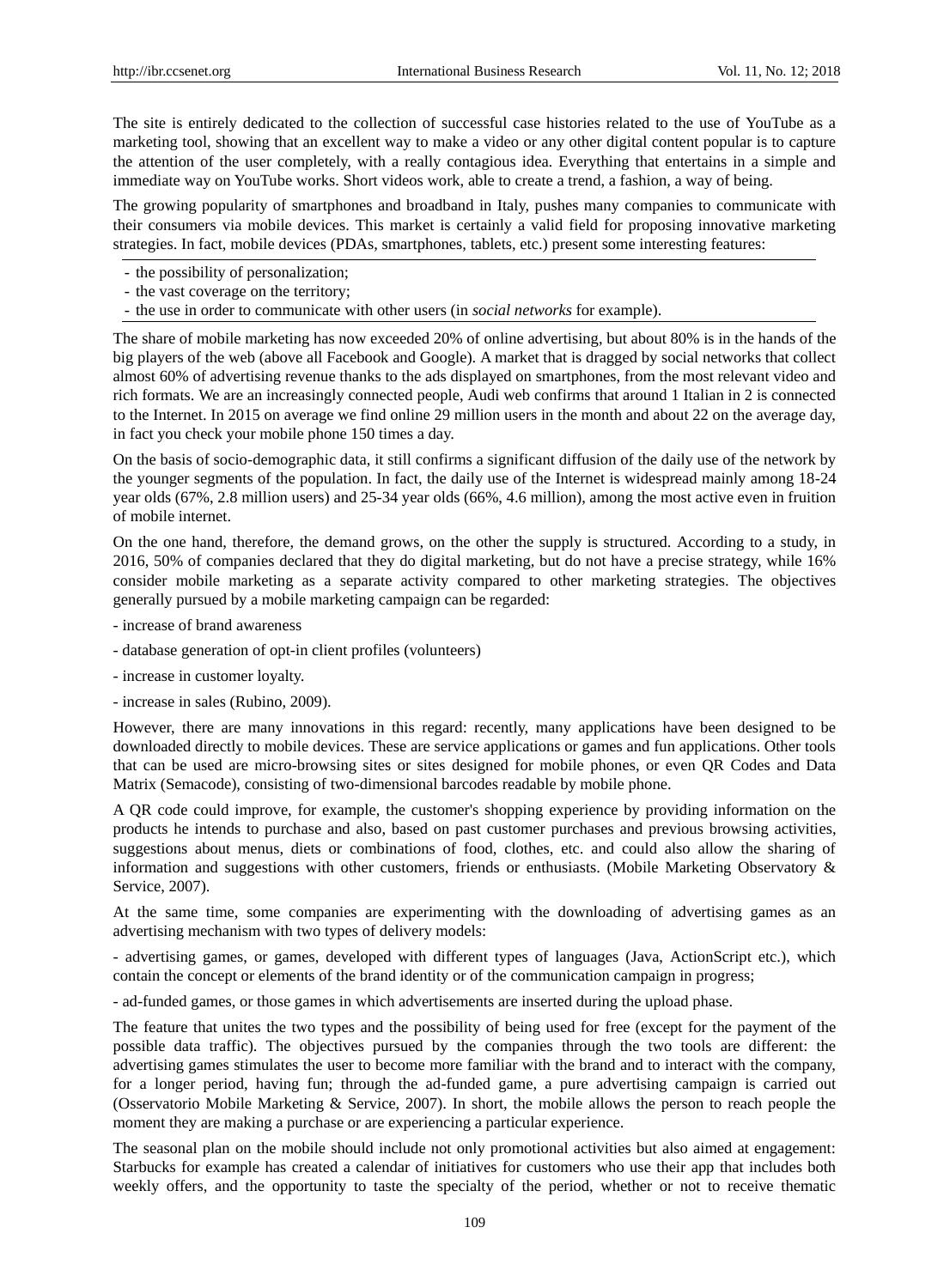greetings. Compared to traditional media, mobile makes it possible to reach consumers at any time, given that every person keeps their smartphone (and on the lookout) constantly at hand, and in many ways: messages and push notifications are immediate means of contact, that easily attract the user's attention, it is estimated that 99% of the messages are open within 90 seconds of receiving them.

From the mobile, more and more people access directly to the app, without going through the browser. In 2017, 279.628 billion app were downloaded worldwide and it is estimated that in 2018 it will be 324.801 billion. Having a site optimized for each device is a fundamental point in the mobile marketing strategy. 47% of people expect a site to load on their smartphone within 2 seconds and 40% tend to abandon it within 3 seconds if it does not load correctly, also Google has started to penalize in the ranking of results sites that are not mobile friendly (in searches made on the smartphone engine).

## **5. Discussion**.

«Some of the most effective and powerful messages that can affect a company and its products come from outside the organization and are beyond the control of marketing managers» (Lovelock & Wirtz, 2007, page 216). These messages, transmitted from one individual to another in an informal way, are an excellent tool for indirect communication, and perhaps the most powerful of all. Making sure that a positive word of mouth is triggered is the ultimate goal of every organization. It is well known, in fact, that customers' recommendations to consumers represent the best type of promotion for a good, a service, and a company as a whole.

Typically, the word of mouth can be defined as spontaneous communication from person to person, between a communicator and a recipient. It "acts as an" amplifier "of experiences made by individual consumers, who are transferred to other subjects. Through word of mouth, positive experiences are transferred, to make others participate, or negative experiences to "take revenge" for the disservices suffered or the poor quality of the service received by the company or organization, or to "protect" other potential buyers "(Mauri, 2002, p.5). It is therefore important, given the implications that may derive from it, to ensure that customers are satisfied overall.

However, this is not the crux of the matter. What we want to clarify in such context is because the word of mouth, one of the oldest forms of communication in existence, still arouses such great interest today. This practice has always existed, and is universally recognized as the oldest and most natural form of marketing communication (Mauri, 2002); only recently, however, this has been realized on account of the loss of effectiveness on advertising and traditional marketing, communication mechanisms based on word of mouth could be a valid solution, given their high credibility.

In fact, coming from completely disinterested sources (such as friends, acquaintances, family members, neighbours, etc.), advice and recommendations are more credible than any other form of paid communication, including advertising (Blythe, 2006). These characteristics make the word of mouth one of the strongest forms of communication, but at the same time more fearful because it can trigger off regardless of the company's will, and difficult to manage (Granata & Scozzese, 2017).

These considerations, together with the recent changes that have led to greater consumer power over companies and the development of new communication technologies, have led to focus once again on this phenomenon, now amplified more than ever. The advent of the Internet has in fact increased the possibilities, available to consumers, to gather impartial information on products from other consumers and provide, in turn, to release others, thus engaging in actions of electronic word of mouth (e-word of mouth or word of mouse). It, together with the practice of viral marketing, is outlined as a new form of non-conventional marketing able to spread a brand message and to conquer and infect contemporary consumers.

To achieve the desired effects, whether the spread takes place on the Internet or outside, viral marketing investments should focus on engaging an initial group of users capable of performing the function of an ideavirus connector. These are the so-called opinion leaders that means people endowed with such a charisma that they are able to influence the behaviour and ideas of a large number of individuals (Pastore &Vernuccio, 2008). The mechanism of influence is based on the fact that opinion leaders are people much more permeable to information than others, participate intensely in the life of their community, and are endowed with strong charisma and credibility, strongly inclined to novelty, extremely curious and with a high level of confidence in the digital network. For the purposes of dissemination, however, a propensity for the influence of the exchange of information is not sufficient.

It is certainly necessary to motivate the individual to propagate the ideavirus: an advantage, in economic terms, in terms of social recognition or sharing of the opinion leader's experience. Just enough to distinguish influencers rewarded by those by vocation. In addition to creating an innovative idea, it is therefore important to identify the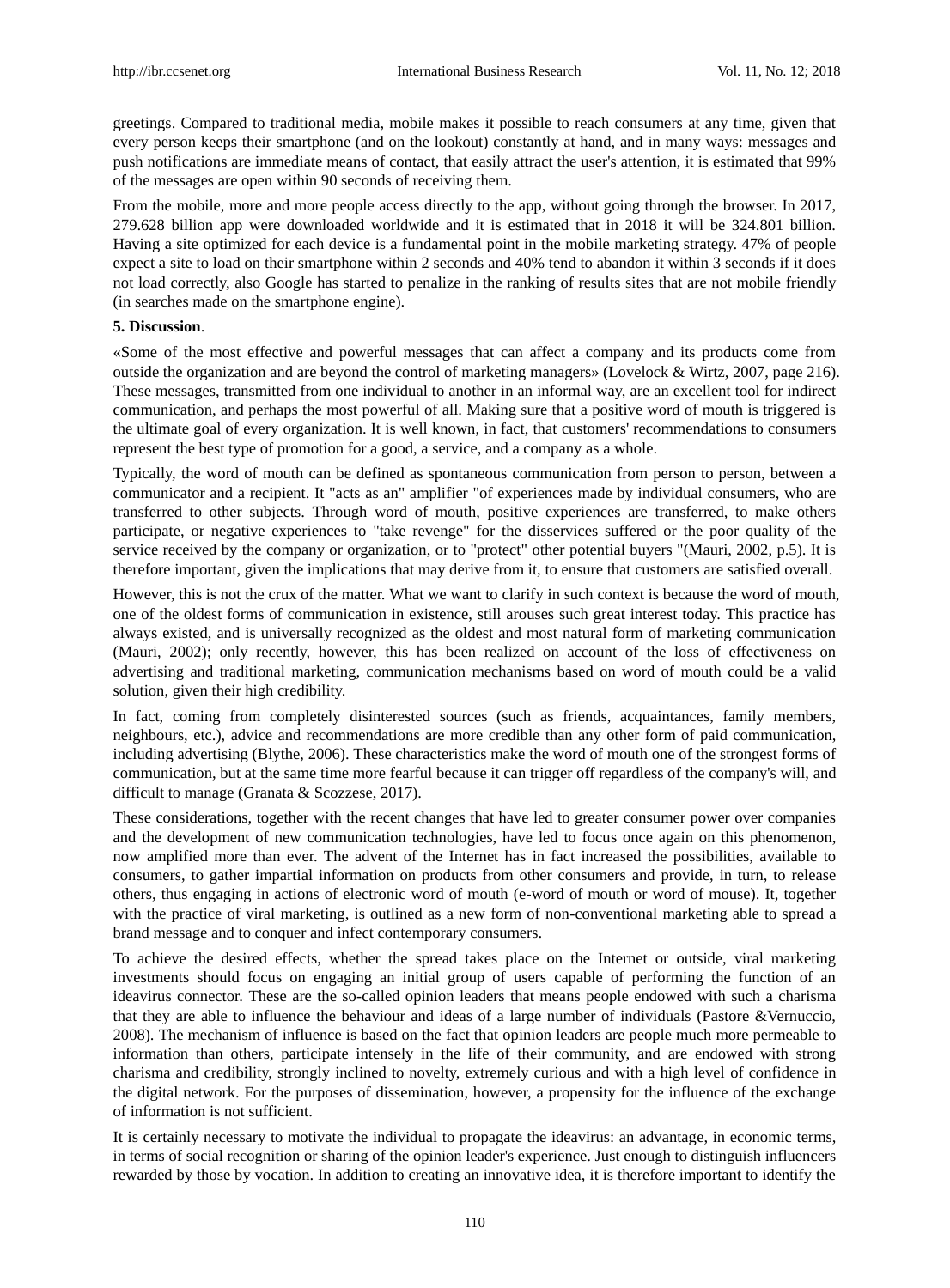right individuals to start influencing. Gladwell, (2001) argues in this regard that, for an effective viral marketing action, the determining factors, as well as the speakers, such as the subjects capable of spreading the message influencing the recipients, are:

- viscosity or stickiness, meaning the creation of a sticky (viscous) message, able to remain in the receiver's memory;

- a network, meaning an environment in which the message can be spread in a simple and effective way.

At a later stage, according to the author, just as happens in epidemics, the idea would explode, to the point of infecting huge masses of individuals. This reaction, this sudden change, would occur once the tipping point is reached, the critical point able to trigger gigantic chain reactions. Malcom Gladwell, analyses in detail the process of dissemination of these ideas in a population.

The thought of Seth Godin, an American essayist considered the preceptor of marketing, is interesting in this regard. In his book "Purple cow" and in his other works, he takes up and reworks the idea of Geff Moore, in describing the way in which ideas are propagated within a population.

According to the author, the spread would take place exponentially, thus affecting an ever-increasing number of consumers, to reach them all. The phenomenon can be expressed graphically by a bell-shaped curve whose initial feature is constituted by the innovators and early adapters, the central one by the majority and the final one by the latecomers. The horizontal axis represents the different groups that the idea meets over time, while the vertical axis represents the number of people present in each group.

The author then argues that in spreading, a new idea would follow the trend proposed by the graph: first would affect the innovators, for them to own the novelty is a pleasure, an almost irresistible drive, then the early adapters, do not buy something new only because it's new: but they want to be updated, fashionable. As soon as the new product begins to spread, they feel authorized to buy it and in successive stages, the majority the one early, the other late. The majority is so comfortable with the products and services it uses; that does not want to change.

Finally, the latecomers or people for whom novelty is a nuisance, a danger, is to be avoided as long as possible and therefore the last to buy one. Thus, in viral marketing, what counts is the ability of the initial target (the innovators) to influence certain groups of consumers, unlike what happens with traditional methods, where it is necessary immediately, to reach the majority of spectators. This consents to reduce time and money to inform the rest of the public. Target selection is of fundamental importance in any viral marketing strategy; it is therefore essential to turn to a group of individuals who are able to influence, with a moderate expense, the purchasing behaviour of other consumers.

## **6. Conclusion**.

Companies can choose to approach these new phenomena, read them, understand them, interpret them, research and identify new advantages and opportunities and then start a process of change aimed at adapting the organization to a model that is able to fully exploit these phenomena. Or they could choose to ignore them, distance themselves, close their eyes, pretend they do not exist, convince themselves that they are only transitory phenomena of a technological nature and lacking relevance for the business.

Regardless of the choices of the individual companies, these phenomena will continue their development, users and consumers will have an increasingly central and decisive role for the company's businesses, they can contribute to the launch or downfall of an organization and its products, at least in terms of image and communication. It is therefore up to companies to choose whether to change or stay, whether to grow or grow old, but aware that the numbers of this great opportunity are surprising and growing and that in 2017 Internet users worldwide exceeded 3.5 billion.

Marketing must be understood not as something aimed at selling exclusively, but aimed at the exchange. The ability to communicate and transfer value is fundamental and here social media can play an essential role, both in managing the relationship between companies, cultural organizations and the user/customer of the proposed offer, and in soliciting the desired response from the public/objective, that is the target in consideration.

Social media marketing represents an operational application of relationship marketing, as it aims to build an effective network where mutual profit relations are established, aimed at satisfying the parties, using the tools offered by the social networks.

A well-defined digital strategy ensures that the website, social media and other tools available to the organization, such as for example blogs, are integrated in synergy and their management is consistent with the mission and vision